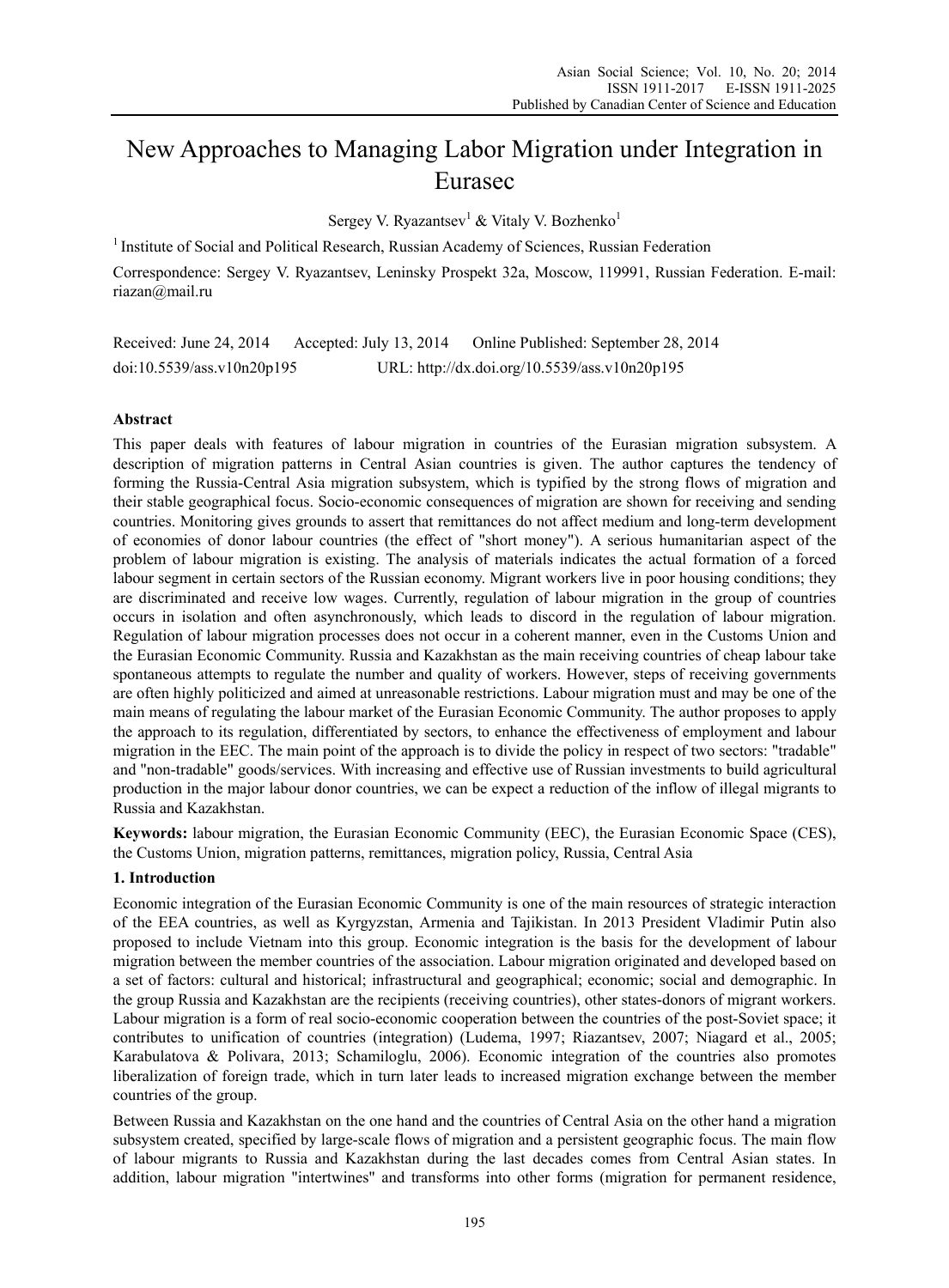marriage migration, educational migration). Increasingly, temporary labour migrants from Central Asia receive Russian citizenship and remain for permanent residence in the Russian Federation.

In Russia and Kazakhstan downsizing and aging of the population are noted which will have a range of demographic, socio-economic and geopolitical consequences. Prospects for the development of the demographic situation in the EEC countries are, on the one hand, under the influence of global processes and trends, and on the other hand, are under the influence of specific characteristics of a particular country, region. We can assume that the deficit will worsen at the labour market, competition for labour will increase, and labour migration will be activated. The demographic situation in the countries of Central Asia looks completely opposite. By 2050 the population of working age will grow: in Uzbekistan-6.4 million, Tajikistan-2.8 million people, Turkmenistan-900 thousand, Kyrgyzstan-600 thousand people. Even with rapid economic development in these countries not all working-age population can be employed. Therefore, in the short term, the countries of Central Asia will remain the high-probability migration donors for Kazakhstan and Russia (Akramov, 2006; Bayzhigitov, 2013; Karabulatova, 2008; Aydrus & Writing, 2008; Rybakovsky, 2008; and others).

#### **2. Methods of the Research**

In this research we used statistical methods for assessing dynamics and trends of migration processes between the EurAsEC countries, as well as the method of expert assessments of migration policies of countries which send and receive migrants. As statistical sources, we used data of Federal Migration Service of Russia on the number of work permits issued and patents for foreign citizens in Russia, as well as national data of migration services of Central Asian countries that are major donors of labour migrants in Russia. We used the method of comparative analysis of statistical data of countries that send and receive migrant workers, Data of the World Bank on assessment of volumes and directions of remittances made by migrant workers from Russia and Kazakhstan to Central Asia was used as well. Besides, we conducted a sociological survey of experts from among representatives of national migration services, government agencies related to labour migration in Russia and Central Asian countries. In total 25 interviews were taken on the basis of the guide, which included questions assessing the number of labour migrants working in Russia and Kazakhstan, as well as the assessment of parameters of migration patterns of Central Asian states, as well as evaluation of the part of labour migration in the economic progress of the receiving (host) countries. The most rigid model of regulation of emigration is formed in Turkmenistan, where emigration is under full control of the state. In Uzbekistan, labour emigration is also regulated rather strictly by the state, but several bilateral agreements with several host countries are concluded. A migration model in which the state itself supports the very processes of emigration characterizes Tajikistan and Kyrgyzstan. On the basis of generalising data interviews with experts, we developed recommendations to improve migration policies in the context of integration processes in the Eurasian Economic Community.



Figure 1. The number of work permits that was issued to foreigners in 1994-2012 in Russia (during the relevant year), thousand. Source: Federal Migration Service. http://www.fms.gov.ru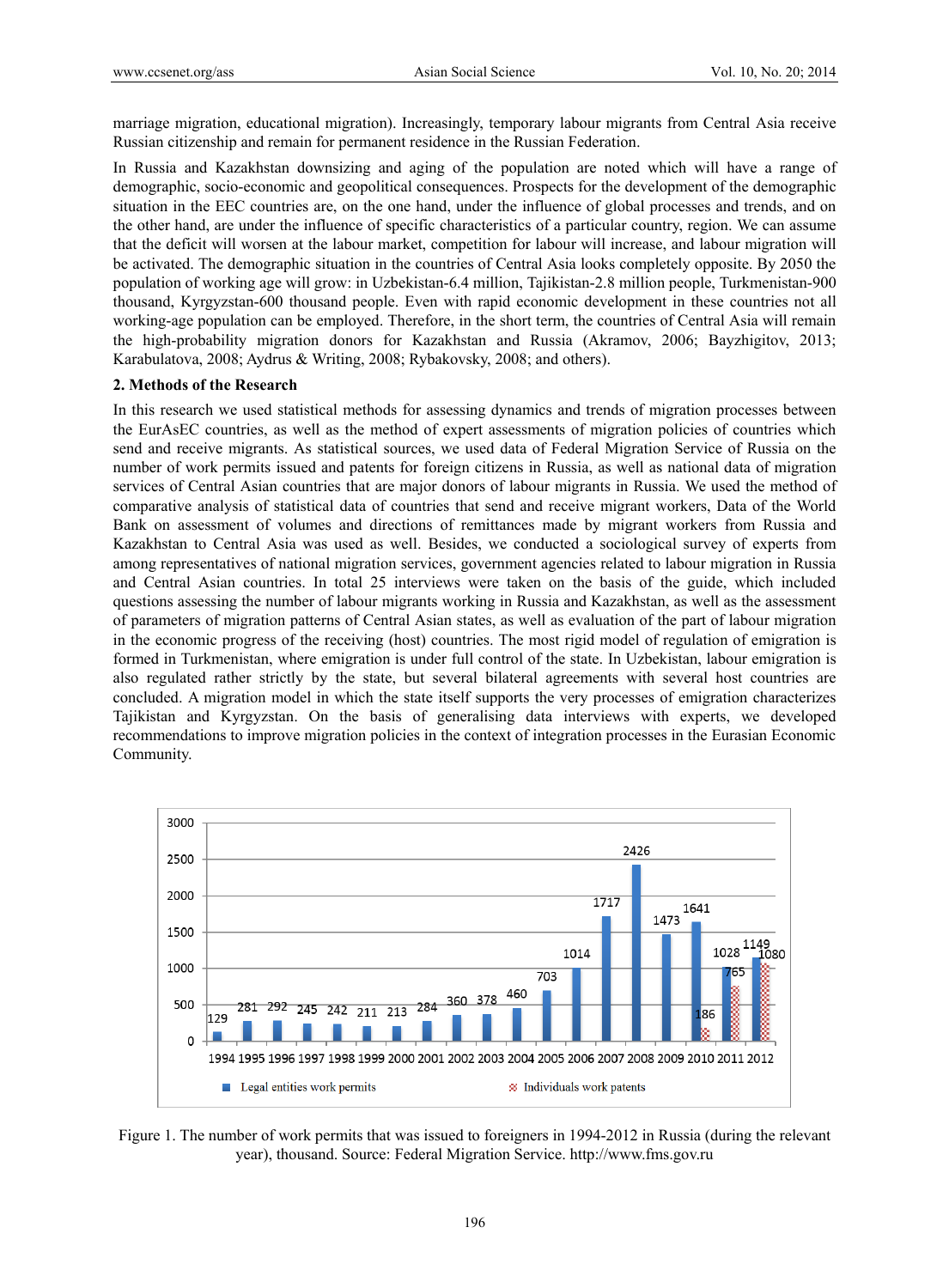# **3. Results**

After simplifying procedures to register and to obtain work permits in Russia for CIS citizens in January 2007, percentage those citizens in the total number of foreign workers increased and amounted to about three quarters. Russian authorities, in July 2010, have actually legalized the legal status of foreigners who worked in private sector by introducing patents-special work permits to foreigners from non-visa countries working in the private sector. Uzbekistan, Tajikistan and Ukraine are the largest suppliers of foreign workers. Foreign migrant workers on the territory of Russia are unevenly distributed. An undisputed leader, the first center of attraction is the Central Federal District, in which about half of all officially registered foreign workers work. Within the region, the absolute leader is Moscow, which concentrates about a third of all migrant workers in the country.

The research determined that the amount of remittances which migrant workers send from donor countries to their country of residence is significant. During the period from 2007 to 2012, migrant workers sent 14,875 million U.S. dollars to Tajikistan, 7,494 million U.S. dollars-to Armenia, 7,466 million U.S. dollars-to Kyrgyzstan. At the same time, spending received remittances in the donor countries is irrational-the major share of funds is mainly spent on current consumption: food, purchase and repair of housing, consumer goods, weddings and funerals. In rare cases, the money is invested in local infrastructure (water, gas, roads, etc.), small business, enterprise; it can be invested in production and deposited to savings accounts. Thus, remittances, unfortunately, do not play a significant role in the medium-term development of the economies of countries, which are donors of workforce. Its effects are short term (the "short money").

Demand for employment is very high in terms of a powerful demographic "press" in the country and the restricted number of jobs in Uzbekistan. Public enquiry for employment abroad exceeds offer (on the Kazakh-Uzbek border Uzbek migrants' accumulated, online resource). As a result of labour migration to the host countries, Russia and Kazakhstan, ambiguous socio-economic consequences appear. On the one hand, workers fill the most of non-prestigious niches in the labour market characterised by hard conditions of work that locals do not always agree at. Due to migrant workers, whole sectors of the economy develop. A good example is the construction industry in major Russian cities, the growth of which is associated with the use of cheap labour from abroad. In 2011, K. O. Romodanovsky, Director of the Russian Federal Migration Service, noted that migrant labour created about 8% of Russia's GDP. According to expert estimates, in Kazakhstan the share of GDP generated by migrant workers is up to 1%. At the same time, for the host countries a labour migration has a number of negative consequences. For example, it stimulates the growth of the shadow economy, wage dumping, transforms ethnic composition of the population, forms ethnic enclaves and contributes to inter-ethnic tensions. Some researches show that labour of migrant workers from different countries is widely distributed in different sectors of Russia's economy, their labour is used almost everywhere. In many industries a mechanism was established where officially Russian workers are registered at enterprises, but foreign migrant workers are actually employed. An illustrative example-housing and communal services. Since migrants' wages are much lower, the difference between these costs is net income for business owners. A serious social or humanitarian aspect of the problem is existing. Migrant workers live in poor conditions, receive the lowest wages, and are subject to exploitation by employers who everywhere violate their human and labour rights. In fact, we can talk about the forming of a segment of forced labour in some sectors of the Russia's economy. Because of price dumping on labour a part of local workers do not want to look for a job in this industry, so employers lose interest in their employment.

## **4. Discussion**

Currently Russia has no clear justification of a regulation process of labour migration (Juraeva, 2013; Ryazantsev, 2007; Turdiev, 2012; Olimova & Bock, 2011). Nowadays the state rather fixes labour migration from abroad than it manages it (Smith, 2009; Krasinets, 2008; Ryazantsev & Horie, 2011). The quota system of foreign labour in Russia raises serious concerns (Ryazantsev, 2010; Ryazantsev & Hongmei, 2010; Orazalieva, 2010; export labour from Uzbekistan, 2003; Yuldashev, 2012; Mitrokhin, 2012). First of all, because there is no clear evaluation mechanism and methods for determining the actual need for foreign labour, the system of issuing work permits is not clear transparent and hence is corrupt. It is common when one employer submits an application and another employer uses the quota. The one who stated his need for foreign workers is being denied-he "lacks quotas", although it is impossible to verify the system, it is not transparent (because of the crisis the number of labour migrants in Russia decreased by 13%, 2012).

Migration policy on labour immigration does not have flexible enough regulatory tools. The introduction of a patent system for migrant workers employed in the private sector of economy can be regarded as a revolutionary "breakthrough". Patents became very accessible, simple, and affordable form of the permits for migrant workers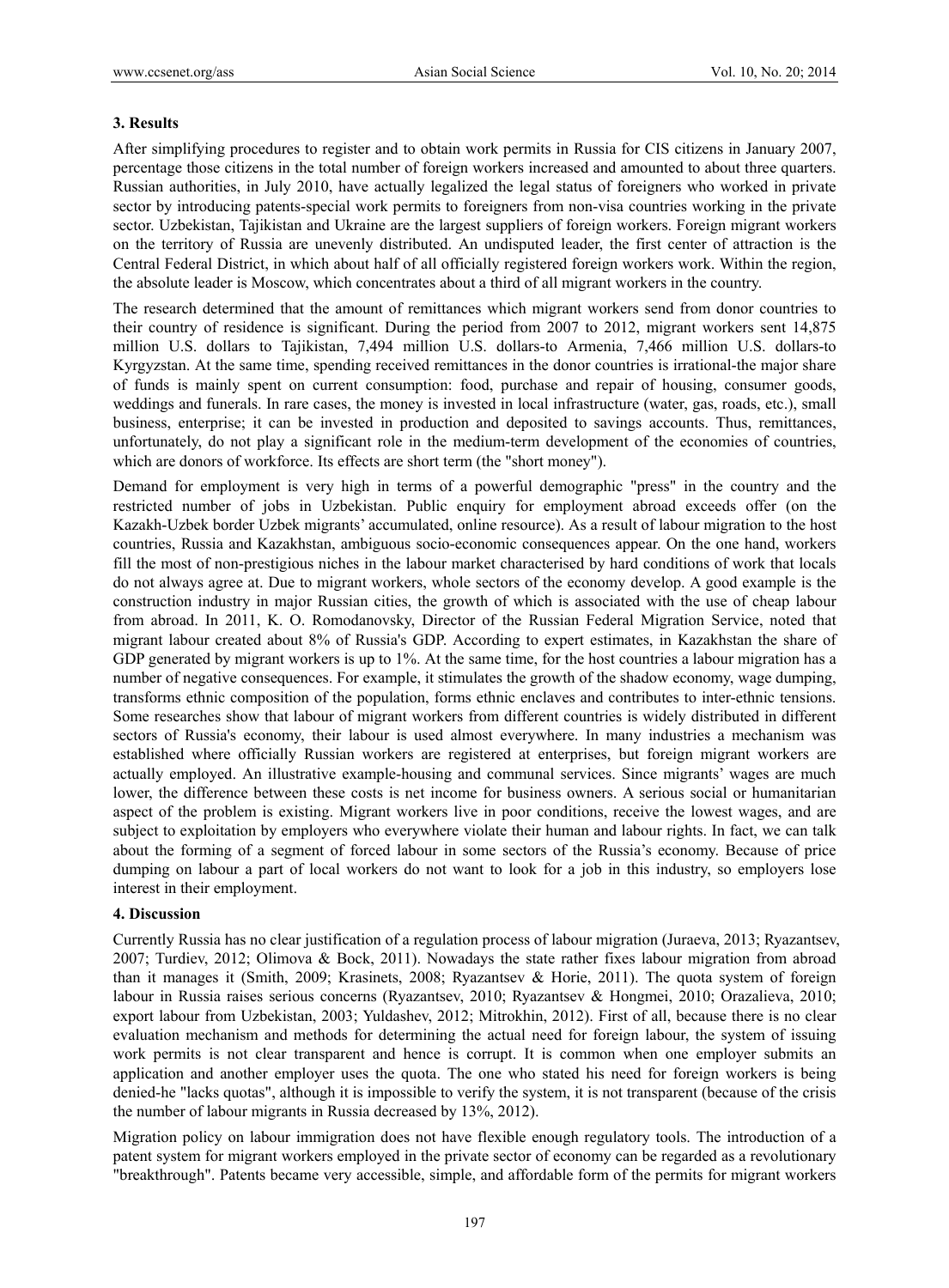in Russia. However, the implementation of such asymmetric flexible tools on a background of inflexible system of regulating labour migration in general can cause serious deformities of the labour market.

The system for issuing work permits in Russia is not clear both for employers and for workers. For example, those employers who have expressed the intention to hire some migrant workers in advance are not able to do it. The deficiency of a system of fixing quotas for particular employers, the corrupt and not transparent quotas system can be blamed for that. If the official state duty for obtaining quota is 2,000 roubles, the unofficial price is about 25-30 thousand roubles (through intermediaries). In addition, both employers are forced to pay for a permit for foreign workers from visa countries and migrant workers from visa-free countries who appeal to the FMS directly for a work permit. In fact, the country has developed a shadow trading system for foreign labour.

In Russia economic motivation of employers is to export cheap labor, Russian business is interested in-from small businesses to large ones. Receiving excess profits, businesses with few exceptions do not fund social projects aimed at the integration of migrants into the society. Moreover, businesses are not responsible for providing medical insurance and social services to migrant workers. The main burden of servicing migrant workers and their families rests on local social institutions (education, health, retirement systems). Thus, one of the main problems is that there is no a unified state program of social and cultural integration and language adaptation for migrant children to life conditions in the new environment (Karabulatova, 2013; Karabulatova & Polivara, 2013). As Karabulatova I. S. pointed out, while developing various adaptations and correcting programs for migrants, it is necessary to take into account that modern workers are carriers of several linguistic and cultural codes (Karabulatova, 2013, p. 794). Тhe national legislation does not contain regulations, especially methodological developments at the federal level for education of migrant children (Karabulatova & Polivara, 2013, p. 832).

## **5. Conclusion**

Currently, regulation of labour migration in the group of countries is carried out in isolation and sometimes asynchronously. Every country is trying to regulate migration solely in its own interests (Jervis, 1999; Anand & Vinod, 2006). Sending countries are trying to send abroad the maximum possible number of migrant workers in order to get more remittances from them. In the best case, sending countries are trying to protect the rights of its citizens abroad. They do not stimulate the economy by "tsunami of remittances." The host countries (Russia and Kazakhstan) are trying to attract cheap labour, periodically trying to limit the quantity and influence on the quality. However, under conditions of widespread exploitation of migrant workers, corruption schemes of quotas and work permits, the lack of clear requirements in labour force, the actions of host states are often politicized, aimed at unreasonable restrictions and are not always logical, consistent and understandable. If we follow the idea and the logic of integration between the groups of countries, one of the tasks should be to create labour market regulation which must be based on common interests and agreed arrangements. Labour migration can be a means of regulating the labour market of the Eurasian Economic Community.

To enhance the effectiveness of employment and labour migration in the EEC we propose to apply the approach to their regulation, differentiated by sectors. Its main point is to separate the policy regarding at least two sectors: "tradable" and "non-tradable" goods/services. For example, in relation to Russia, this division might look like as follows. In 2011 the Russian Federation issued 1,641,000 work permits for foreign migrant workers. "Tradable" goods/services make up to about 380 thousand permits, including manufacturing-221,500; agriculture and forestry-148,600; mining-33,200; Fishing-1,400 permits. "Non-tradable" goods/services amount to 1,240,000 permits, including building-595,200; wholesale and retail trade-272,100; real estate and geological studies-163,200; transport-70,600; utilities-43,200; recreation, culture, sport-7,200; financial services-6,400; health-4,800; education-3,700 permits.

Regulation of labour migration and employment in the sector "tradable" goods/services should be maximally connected with trade and investment cooperation. For example, Russia and Kazakhstan can "overcome" illegal migration and employment, primarily in production and processing of agricultural products, and not by the deportation of illegal migrants, but by increasing investments in agriculture of the countries of Central Asia and the Caucasus, which is a traditional sphere of labour for inhabitants of these regions, which went into decline after the collapse of the USSR. Currently Russia due to its dependence on imports of agricultural products mainly stimulates job creation in the EU, Turkey, Israel, etc. In this case, the main flow of illegal migrant workers employed in agriculture in Russia comes from Central Asia. It can be argued that with increase and effective use of Russian investments for creating agricultural production in the major donor countries, reduction of illegal migrants' inflow is possible on the territory of Russia and Kazakhstan.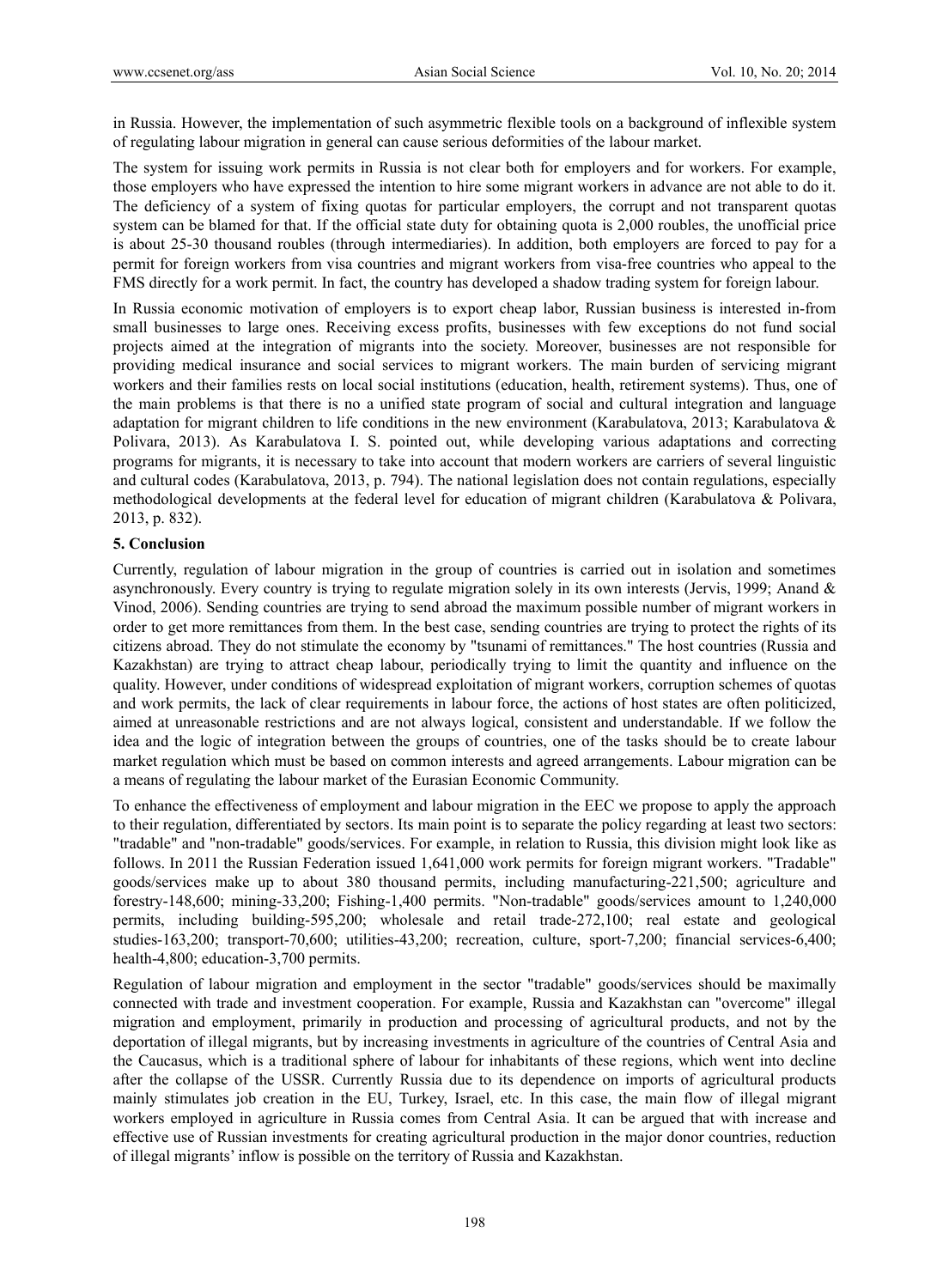To regulate labour migration in the sector of "non-tradable" goods/services (mainly construction, transportation, utilities sector, trade) it is necessary to directly regulate direct labour migration. As the demand for migrant workers in these sectors is likely to be maintained in the long term. However, the strategy of development of the economy in general, and those sectors of the economy in particular should be based on the idea of growth of labour productivity and reduction of inefficient employment. Currently in Russia and Kazakhstan employment in these sectors remains highly inefficient, and productivity is low. It is more advantageous for employers to use cheap labour and disenfranchised undocumented migrants than to invest in advanced technology.

In June 2012, Vladimir Putin, the President of Russian Federation, signed a new concept of the state migration policy, which says that Russia lacks for foreign labour and the system of its involvement is in need of improvements. However, conceptually the position of labour immigration is not determined in the overall structure of migration processes, as well as the possibility of its replacement by internal labour resources, mechanisms for combating corruption and the shadow quota market for work permits for employers and workers are not spelled out, possibilities to attract foreign students to Russian labour market are not provided. To be fair, we must admit some "breakthroughs." For example, for the first time Russia's priorities in attracting highly skilled migrants, migrant investors were spelled out in the concept. Actually, in the migration policy of Russia there was also a system of geographic priorities for hiring foreign workers-the CIS countries.

However, the concept of migration management requires a restrained position in relation to the admission of foreign migrant workers on the basis of the clear quota system when quotas will be assigned to specific employers without the right to resell them. According to the analysis of a current situation and the generalization of labour migration in the various countries of the world, the fundamental basis for a foreign labour migration policy should be a clear definition of manpower requirements. Primarily they should be based on economic and geopolitical interests of Russia.

A direct mechanism of labour migration regulation may be as follows. First, it is necessary to calculate needs in manpower of the host countries (Kazakhstan and Russia) on the basis of the balance of labour resources. Second, to define the countries own opportunities (potential unemployed, students, pensioners, the possibility of internal labour migration) and the clear need for foreign labour migrants. Third, to prioritize the immigration policy in respect of the partner countries in the context of political and economic integration and to sign international agreements on organized labour supply.

The experience of developed countries in Europe shows that the attempt to mechanically make up for working-age population in the labour market with cheap and undemanding to working conditions and wages immigrants can cost, ultimately, far more expensive to the society and the state. "Substitute" immigration that compensated the decline in population or a specific age contingent resulted in fiasco, at least in Europe. Scale "replacement" migration has brought many cultural, social and political problems. European immigration policy is becoming more selective with respect to workforce; the preference is given to people with high qualifications, educational workers integrated into the national labour market, to close ethnic, linguistic and cultural groups of the population. In addition, there is a growing trend of active formation of immigration flows with the desired structure in the countries of origin through the support of language courses, training qualifications, etc. Obviously, such a conceptual approach is necessary for Russia in modern conditions. This is the conceptual approach.

#### **Acknowledgements**

We would like to thank the Russian Foundation for Basic Research for support of this research under grant number 12-06-33021.

## **References**

- "Big Three" of CIS lost half of remittances from Russia. (2009, May 25). *Message of the agency "Newsru.com"*. Retrieved August 4, 2014, from http://www.newsru.com/finance/25may2009/gastarbeiters.html
- 2003 Year Book on Illegal Migration, Human Smuggling and Trafficking in Central and Eastern Europe: A Survey and Analysis of Border Management and Apprehension Data from 19 States. (2004). Vienna: International Centre for Migration Policy Development.
- 300 Tajiks are waiting for deportation from Russia. (2011, November 11). *Arguments and Facts.* Retrieved January 19, 2013, from http://www.aif.ru/society/news/99795
- Akramov, F. (2006). *Demographics and labour migration from Tajikistan to Russia. The practice of attracting and using foreign labour in Russia: trends, mechanisms, technologies: Proceedings of the Conference (16-17 October 2006).* Moscow.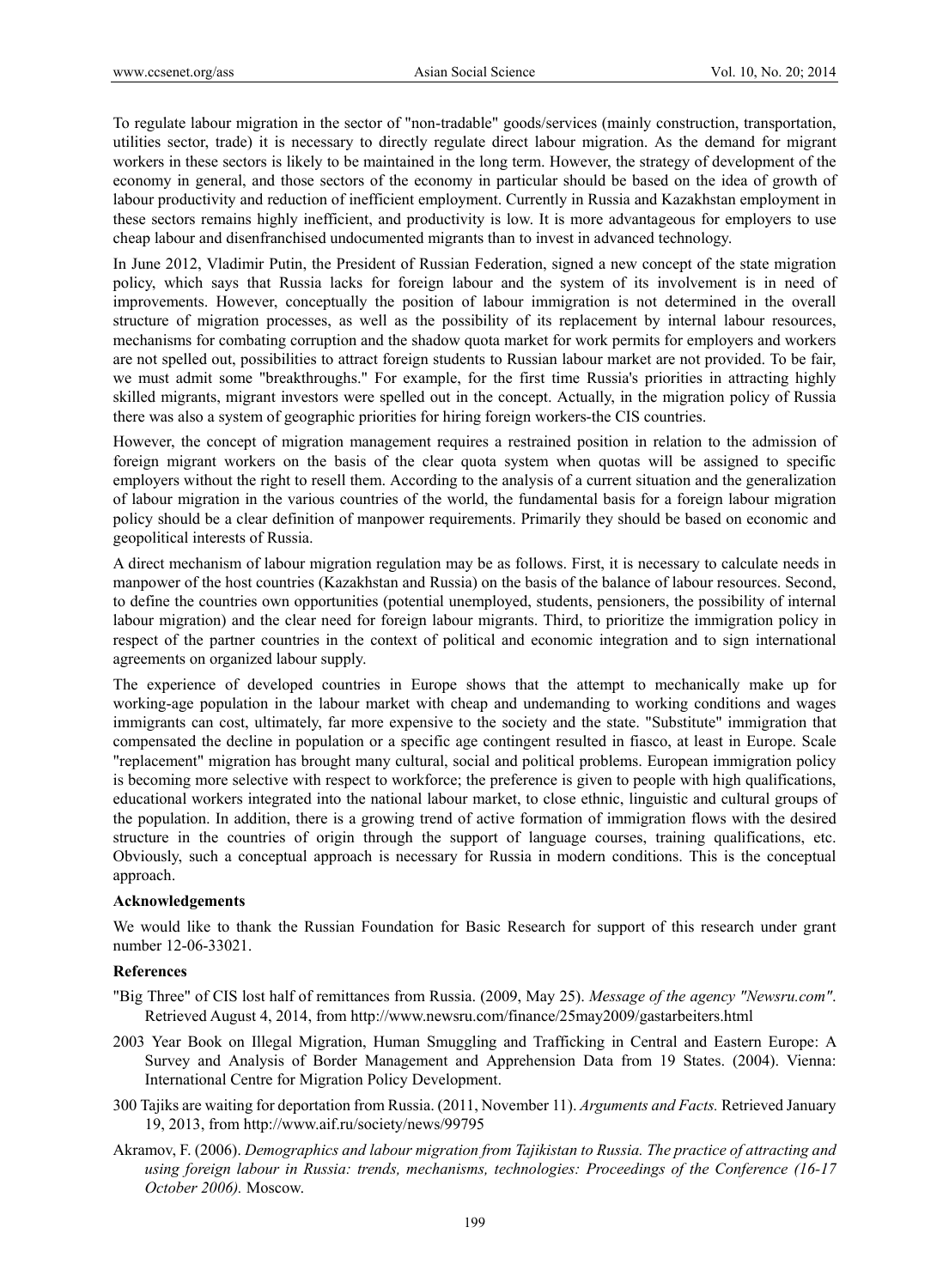- Analysis of Institutional and Legal Frameworks and Overview of Cooperation Patterns in the Field of Counter-Trafficking in Eastern Europe and Central Asia: Research Report. (2003). Vienna: IOM.
- Aydrus, I., & Pismennaya, E. (2008). *Migration of foreign students to Russia: Effects for the country. Russia's demographic prospects*. Moscow: Econ-Inform.
- Bayzhigitov, N. (2013, January 5). The five problems of Kirgiz-Kazakh relations. *All-Russia People's Front*. Retrieved August 4, 2014, from http://rus.kg/news/policy/8923-pyat-problem-kyrgyzsko-kazahskihotnosheniy.html
- Capitalist Korea: War against migrants. (2012). *Website "Communist.ru".* Retrieved January 12, 2012, from http://www.communist.ru
- Due to the crisis the number of labour migrants in Russia decreased by 13%. (2009, May 13). *Website "Work.ua".* Retrieved August 4, 2014, from http://www.work.ua/news/world/269/
- Export of labour from Uzbekistan. Labour migration in the CIS: the social and economic effects. (2003). Moscow.
- How to organize and protect migrant workers in agriculture and related industries. (2008). *International Union of Food and tobacco industry, agriculture, hotel and restaurant services, catering and related industries, Geneva.* Retrieved June 27, 2013, from http://www.fpkk.ru/text/migrantsbook.pdf
- Ivanova, T. (2009). *Immigrants in Moscow*. Moscow: Publishing House "Three Squares", Kennan Institute.
- Jervis, R. (1999). Realism, Neoliberalism, and Cooperation: Understanding the Debate. *International Security, 24*(1), 42-63. http://dx.doi.org/10.1162/016228899560040
- Juraeva, G. (2013, November 11). Tajiks in Russia. *Russian Journal.* Retrieved August 4, 2014, from http://russ.ru/Mirovaya-povestka/Tadzhiki-v-Rossii
- Karabulatova, I. (2008). *Demographic development of Siberia. Russia's demographic prospects*. Moscow: Econ-Inform.
- Karabulatova, I. (2013). The problems of linguistic modeling of new Eurasian linguistic personality in multilinguistic and mental environment (by example of onomasphere). *Middle-East Journal of Scientific Research, 17*(6), 791-795. Retrieved May 21, 2014, from http://www.idosi.org/mejsr/mejsr17(6)13/15.pdf
- Karabulatova, I., & Polivara, Z. (2013). Turkic and Slavs: Bi-polylinguism in globalization and migrations (on an example of the Tumen region). *Middle-East Journal of Scientific Research, 17*(6), 832-836. Retrieved May 20, 2014, from http://www.idosi.org/mejsr/mejsr17(6)13/22.pdf
- Krasinets, E. (2008). *Illegal Migration in Russia. Russia's demographic prospects*. Moscow: Econ-Inform.
- Kyrgyzstan asks for help in migration, calls Russia to Osh and economy. (2013). *Migration*. Retrieved January 21, 2013, from http://www.migracia.ru
- Labour and employment in Russia in 2011. Statistical Compendium. (2011). Moscow: Rosstat.
- Lelyukhin, S. (2011). Chinese organized crime in the Far East of Russia: Final Report of October 10, 2011. *Forum of "Drom.ru".* Retrieved June 22, 2013, from http://forums.drom.ru/garazh/t115185899.html
- Life of slaves: How labor migrants become captives. (2012, November 26). Message Statement of the Moscow Bureau for Human Rights in connection with the use of slave labour of migrants. *The news agency REX*. Retrieved June 25, 2013, from http://www.iarex.ru/articles/31509/html
- Migration and Remittances Fact book 2011 (2nd ed.). Washington DC. (2011). The World Bank.
- Migration trends in Eastern Europe and Central Asia: 2001-2002 Review. (2002). Geneva: IOM.
- Mitrokhin, N. (2012). Labour migration from Central Asia. *Domestic Proceedings Journal*. Retrieved January 10, 2012, from http://www.strana-oz.ru
- Monitoring of legal (lawful) external labour migration during 2007-2008. (2009). Moscow: FMS.
- Niagard, D., Jumakhonov, D., & Hendrickx, K. (2005). *Trends: Food Security and Livelihoods. Strategies for Development and Food Security in Mountainous Areas of Central Asia.* Dushanbe: International Workshop.
- Olimova, S., & Bosk, I. (2011). *Labour migration from Tajikistan.* Dushanbe: IOM.
- Orazalieva, K. (2010). Impact of Globalization on Socio-Economic and Political Development of the Central Asian Countries. *Graduate Theses and Dissertations.* Retrieved June 11, 2014, from http://scholarcommons.usf.edu/cgi/viewcontent.cgi?article=2729&context=etd